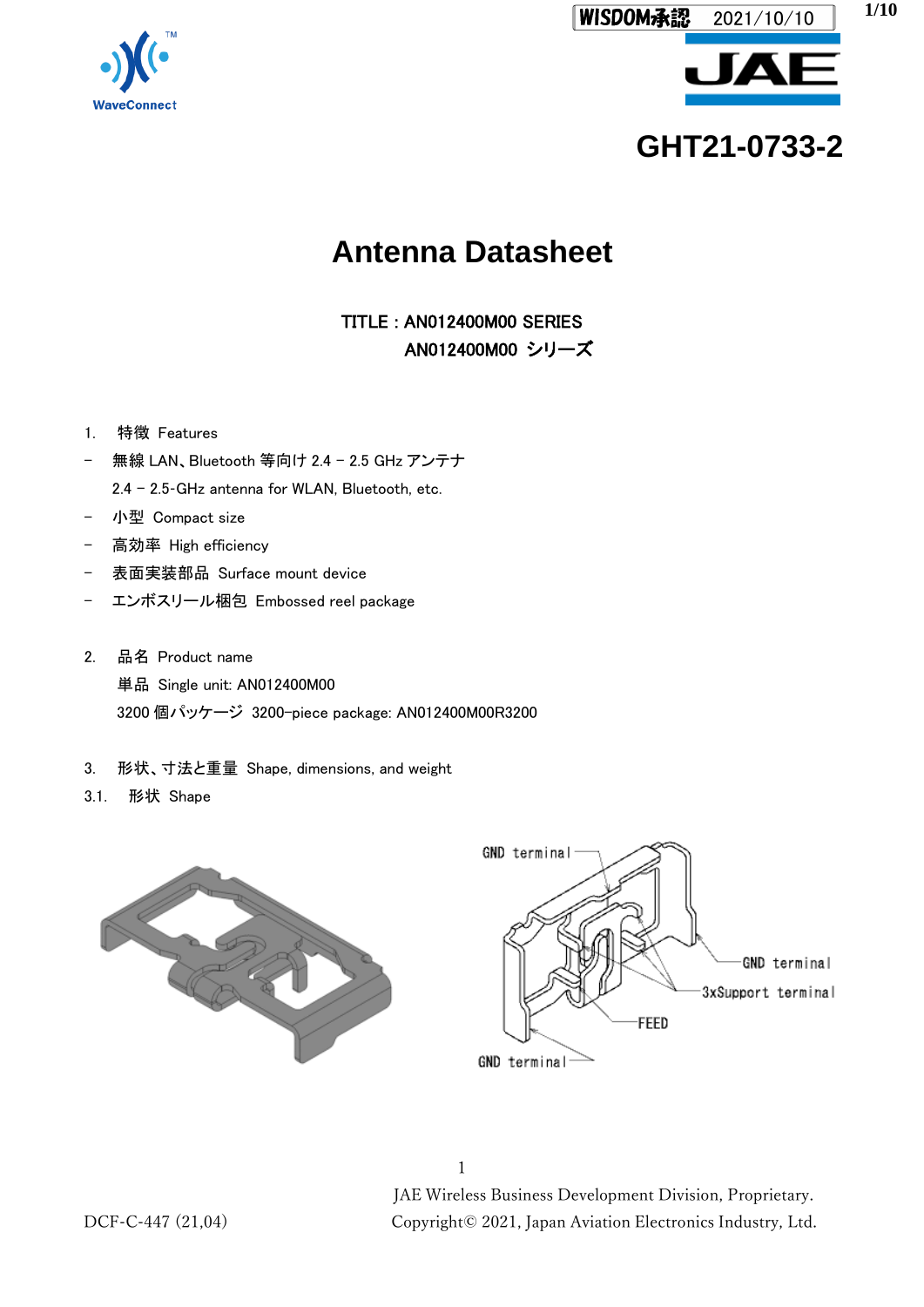



3.2. 寸法 Dimensions

12.5 (width)  $\times$  7.25 (depth)  $\times$  1.9 (height) mm



3.3. 重量 Weight

0.22 g (typical)

- 3.4. めっき Plating 銀めっき Silver plating
- 3.5. 方式 Type スプリットリング Split ring
- 3.6. 材料 Material 銅合金 Copper alloy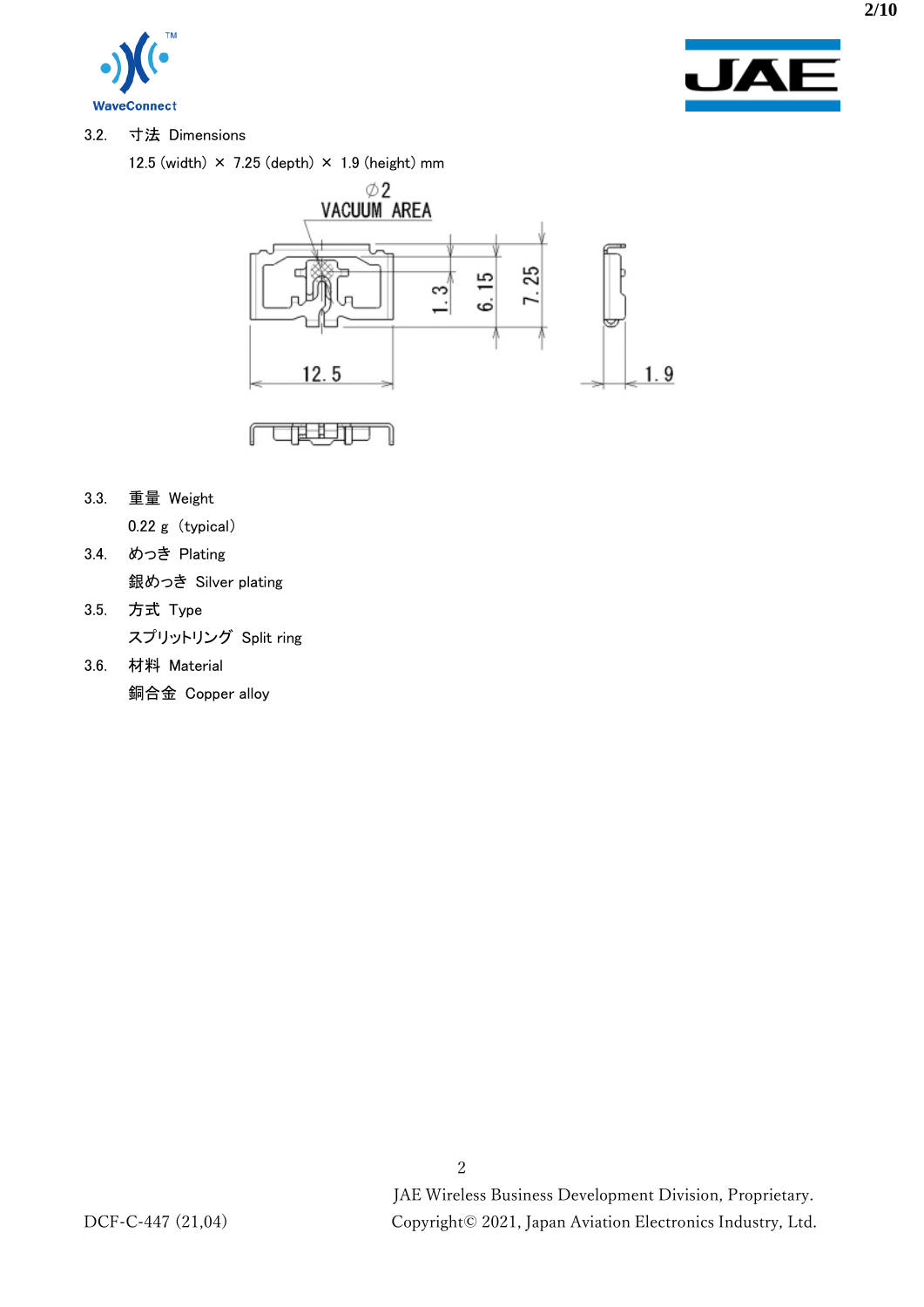



- 4. 高周波特性 RF characteristics
- 4.1. 周波数帯域 Frequency range

 $2.4 - 2.5$  GHz

- 4.2. インピーダンス Impedance 50 Ω
- 4.3. Voltage standing wave ratio (VSWR)

50 x 30 mm の標準基板実装時の VSWR 特性例

VSWR characteristics of the antenna on a 50  $\times$  30-mm reference board



VSWR  $\leq$  2.0 (frequency range: 2.4 – 2.5 GHz)

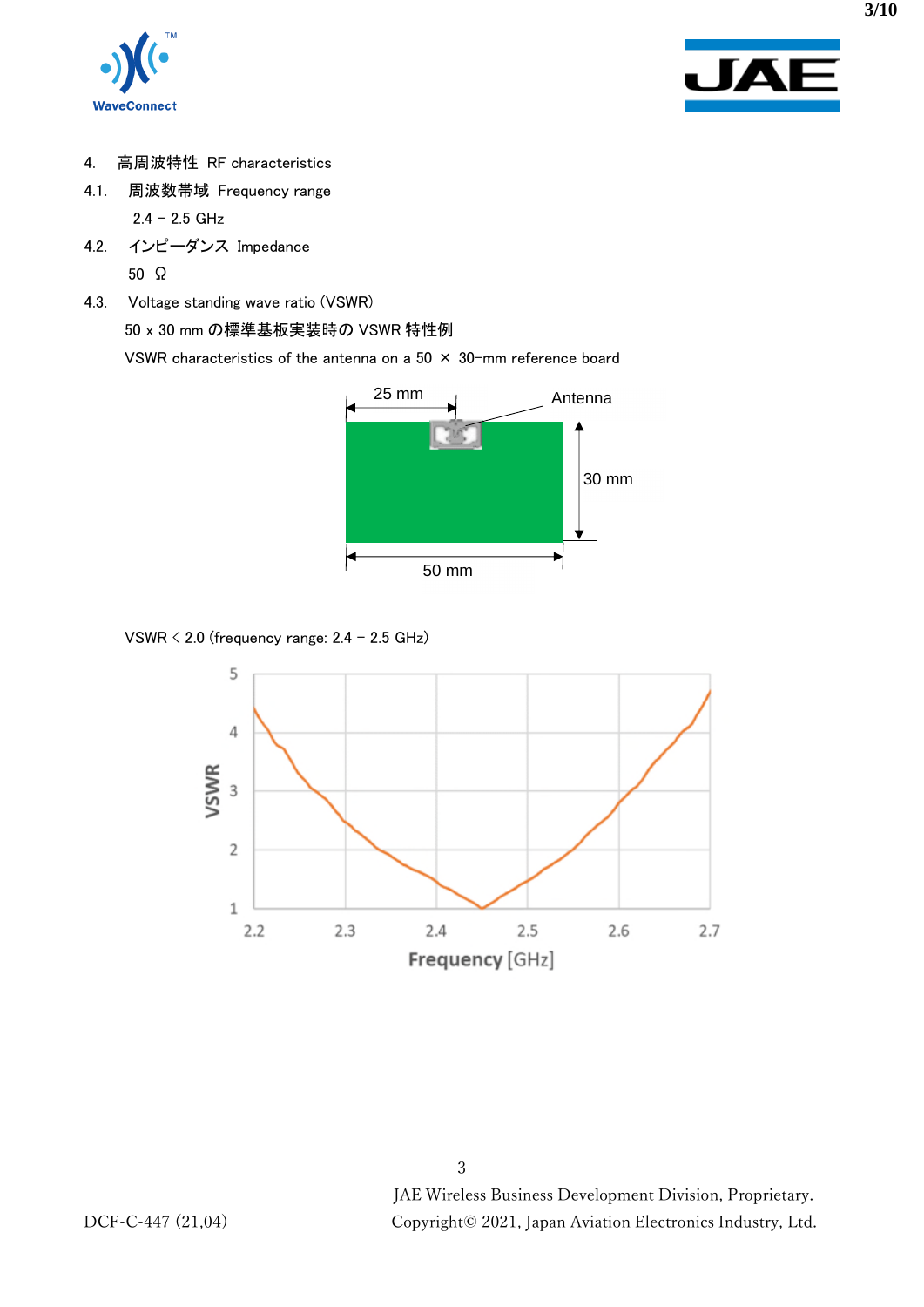



4.4 放射効率 Radiation efficiency

50 x 30 mm の標準基板実装時の放射効率特性例、ケーブル・配線損を除く

Radiation efficiency of the antenna mounted on a 50  $\times$  30-mm reference board (excluding cable and feeder-line losses)

Radiation efficiency > 85 % (frequency range: 2.4 - 2.5 GHz)

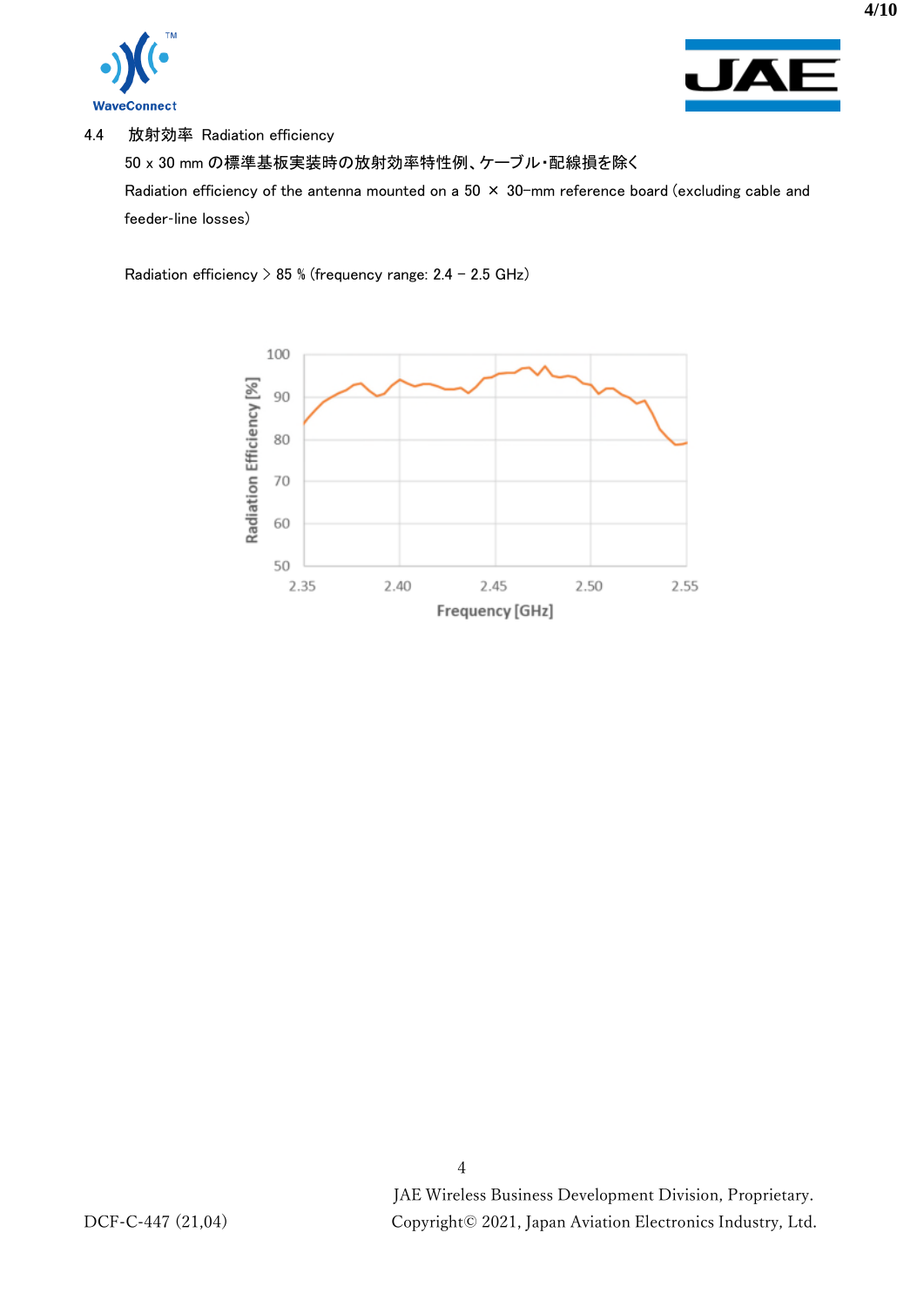



4.5. 放射パターン Radiation pattern:

50 x 30 mm の標準基板実装時の放射パターン特性例

Radiation pattern of the antenna mounted on a  $50 \times 30$ -mm reference board



#### Radiation pattern

2.45 GHz





青線 Blue line: 水平偏波 Horizontal polarization 赤線 Red line: 垂直偏波 Vertical polarization

5

JAE Wireless Business Development Division, Proprietary. DCF-C-447 (21,04) Copyright© 2021, Japan Aviation Electronics Industry, Ltd.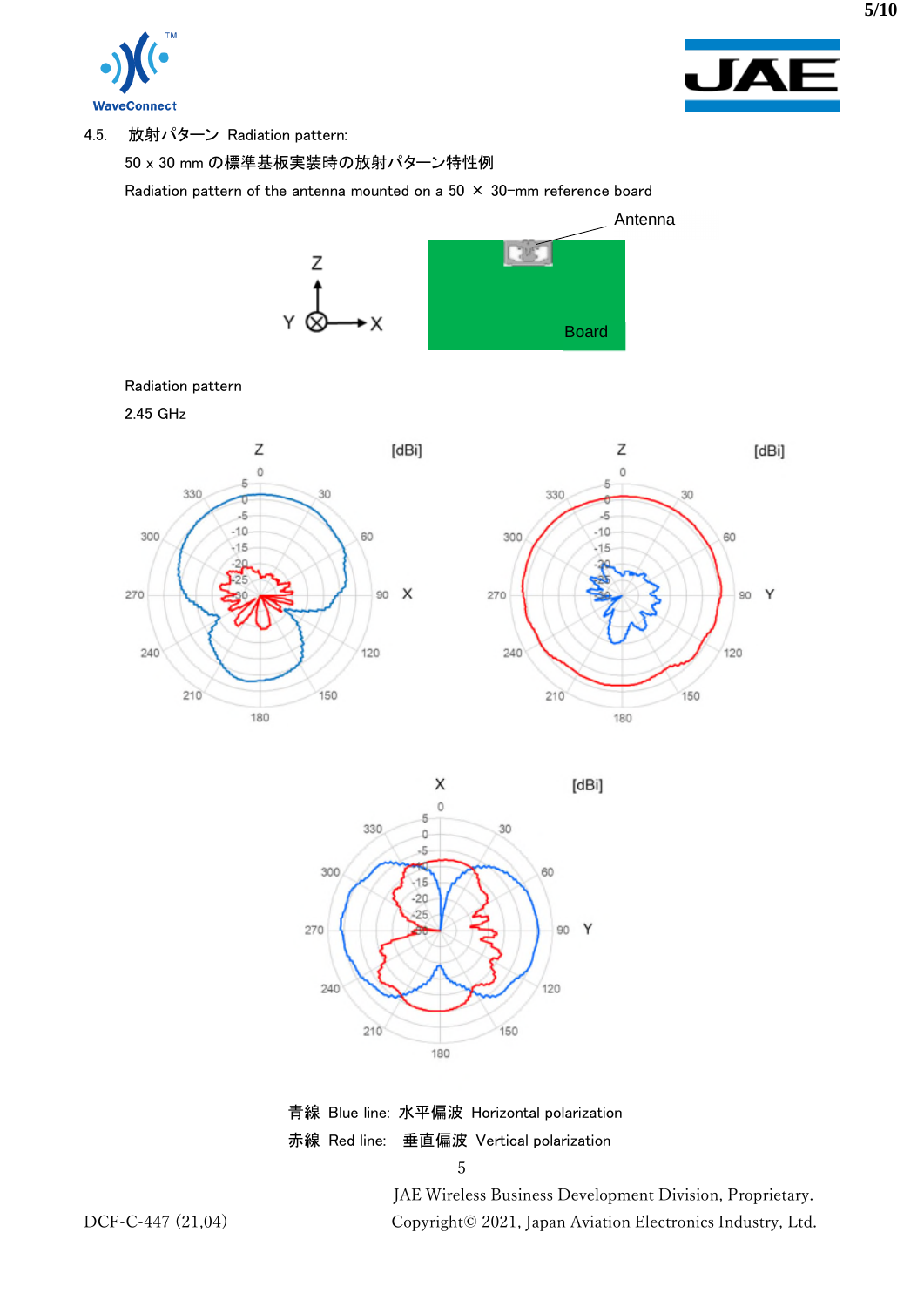



Peak gain of the main polarization component in the ZX, ZY, and XY Planes

| Frequency [GHz] | Peak gain [dBi] |
|-----------------|-----------------|
| $\mid$ 2.45     | 1.91            |

- 5. 環境条件 Environmental conditions
- 5.1. 使用温度範囲 Operating temperature range -40 ℃ to +125 ℃
- 5.2. 保存条件 Storage conditions

IEC 61760-2

保存温度 Stock temperature range

+5 ℃ to +40 ℃

相対湿度 Relative humidity

10 % to 75 %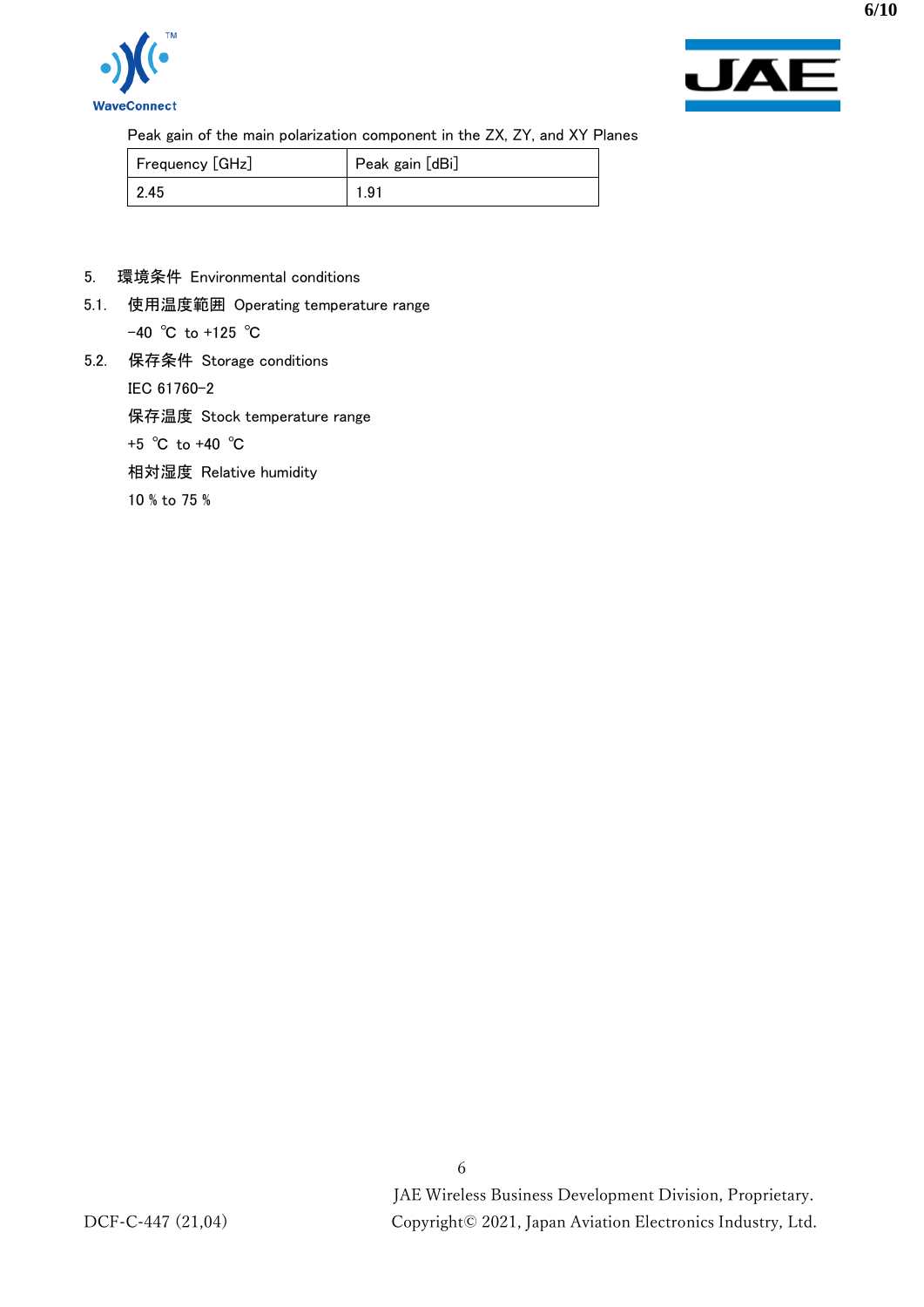



### 6. 推奨ランドパターンおよび推奨基板 Recommended land pattern and reference board



#### Recommended land pattern



Reference board pattern (board thickness: 1.6 mm)

**7/10**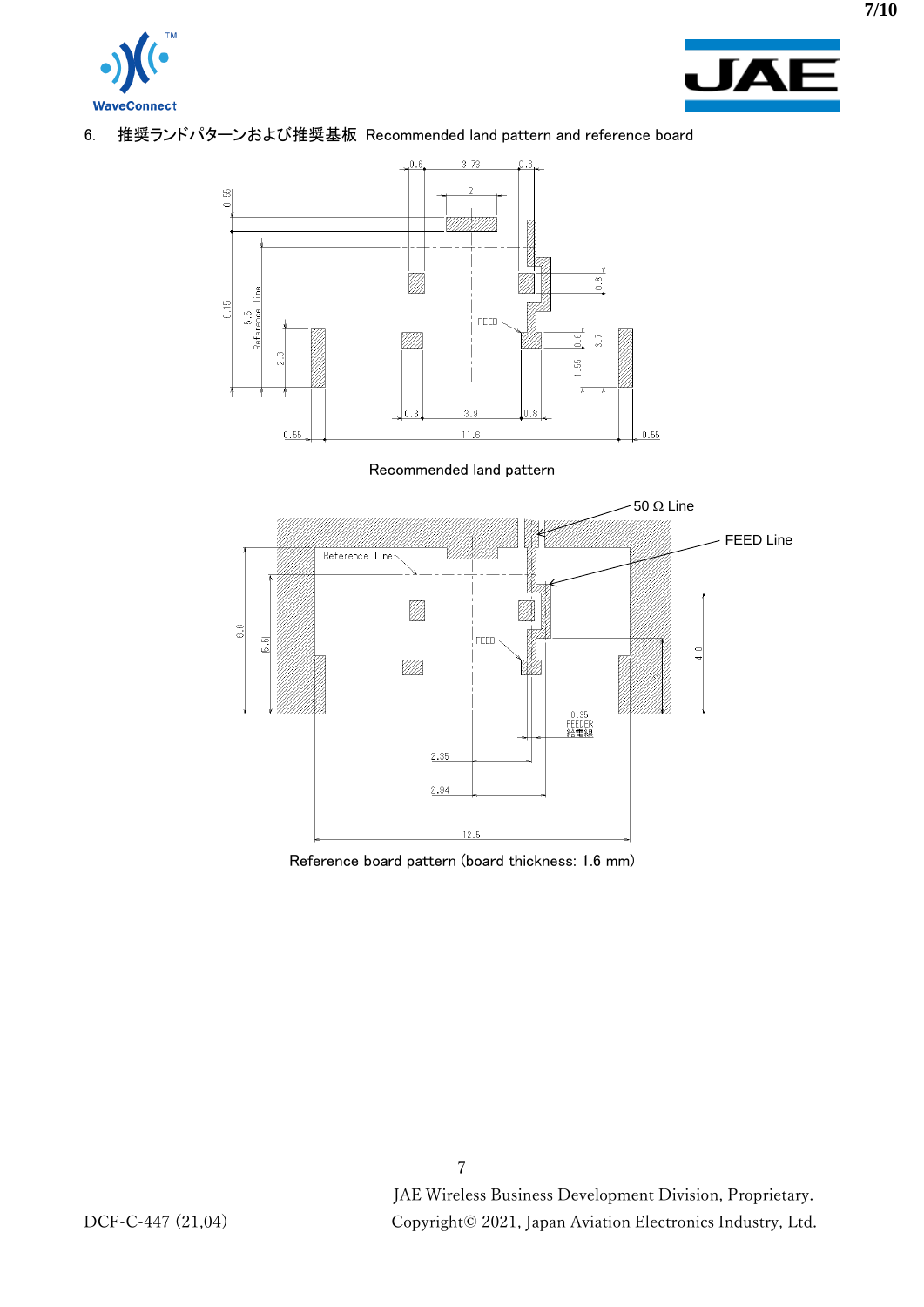



7. 推奨リフロー温度プロファイル Recommended reflow temperature profile

|                          | 温度 Temperature | 加熱時間 Heating time |
|--------------------------|----------------|-------------------|
| 予備加熱                     | 180 to 200 °C  | $120s$ (max.)     |
| Preheating temperature   |                |                   |
| 本加熱                      | Above 220 °C   | 50s (max.)        |
| Main heating temperature |                |                   |
| ピーク温度                    | 250 °C (max.)  |                   |
| Peak temperature         |                |                   |



**8/10**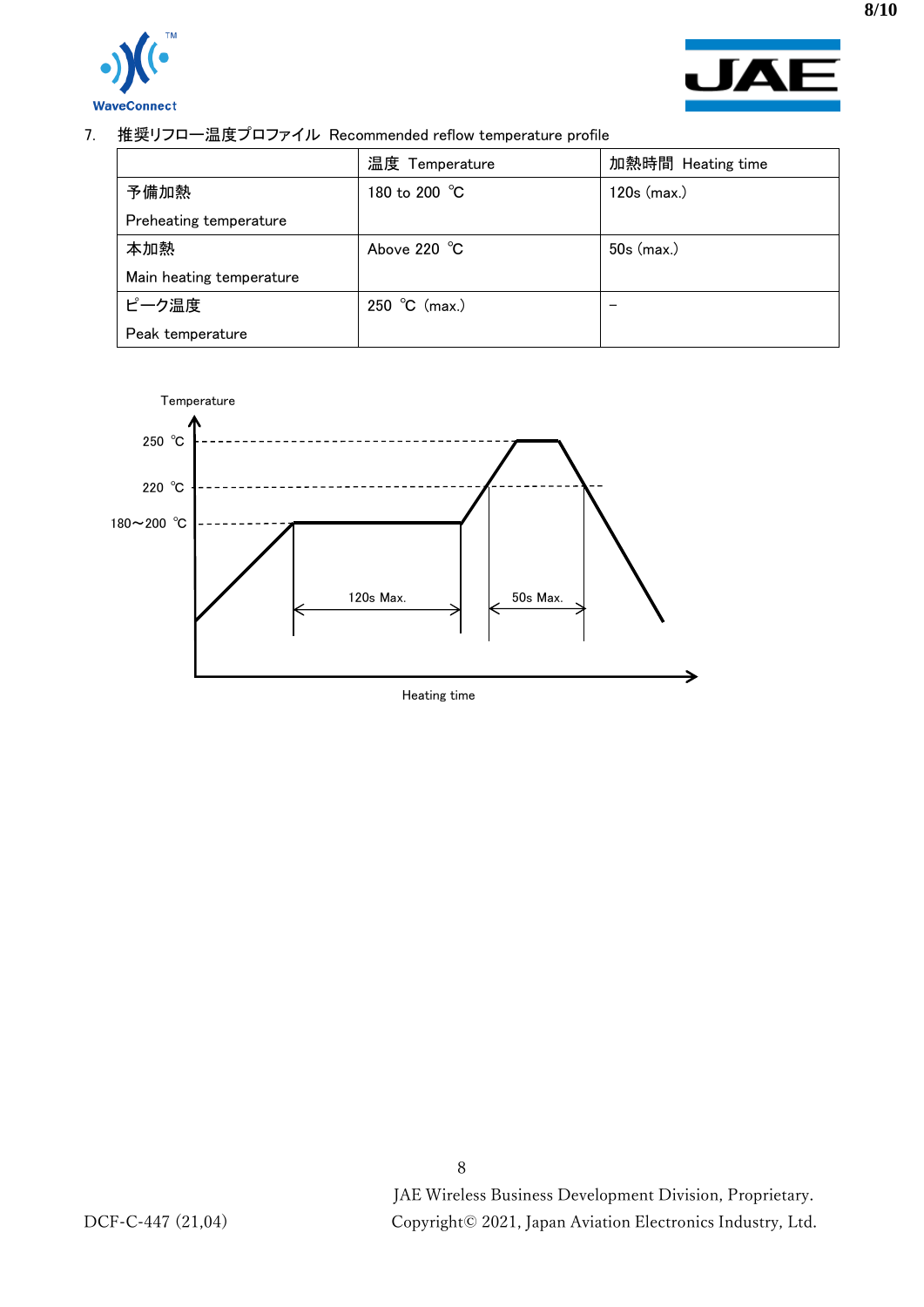



- 8. 梱包 Packaging
- 8.1. 梱包数量 Package quantity: 3,200 (pieces/reel)
- 8.2. エンボスリール寸法 Embossed reel dimensions



8.3. テープ寸法 Tape dimensions



9